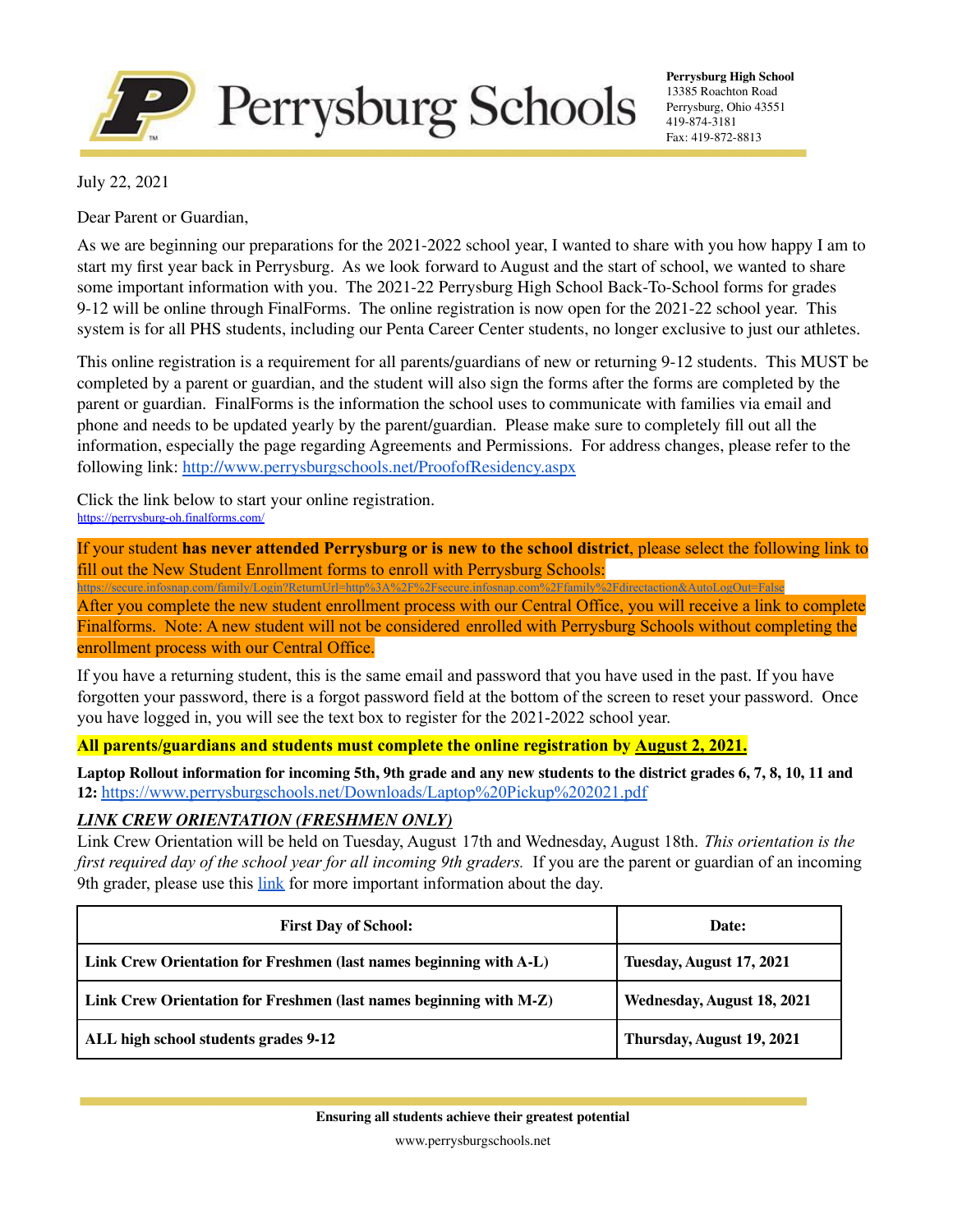# *SCHEDULES*

Schedules will be available online for students to view starting August 10, 2021. Therefore, students and parents/guardians should plan to log into PowerSchool to view student schedule(s). To login to PowerSchool use the following link: <https://perrysburg.ps.nwoca.org/public/>

If your student **has never attended Perrysburg or is new to the school district**, parents/guardians will receive information on how to create an account in PowerSchool after the enrollment process has been completed, including a schedule created by the high school counseling department.

If you have a returning student, this is the same email and password that you have used in the past. If you have forgotten your password, there is a forgot password field at the bottom of the screen to reset your password.

# *GENERAL FEES, CLASS FEES, INDIVIDUAL COURSE FEES AND OTHER MISC. FEES*

Some of the student fees this school year will be assessed by July 26, 2021. These fees include general fees, class fees, and laptop assessments. Parking permit charges will usually be added to a student's account within 24 to 48 hours after the completion of FinalForms, if a need for a permit is indicated. **The individual course fees will be** assessed September 1, 2021 with an opportunity to pay the fees online. Statements will be sent via email **through our billing's email system, Bright Arrow. The PDF attachment will be password protected. The password is your student's 9-digit Student ID Number.** Parent/Guardians are encouraged to pay general fees, class fees, and other miscellaneous fees online at <https://payschoolscentral.com/#/user/login> (The 9-digit Student ID Number is required when registering for online payments) starting July 26, 2021. The Payschoolscentral.com dashboard is divided into MEALS (top section) and FEES (bottom section). Click the drop down arrow in the FEES section to see what fees are due. Checkmark which fees you would like to pay at this time. Fees will be loaded to your shopping cart for you to proceed with payment. *Please Note: Payments by a direct Debit/Automated Clearing House (ACH) transaction fees through PaySchools will be waived from July 26, 2021 UNTIL September 30, 2021.* **This does not pertain to funds added for lunch accounts. The credit/debit card fee is also not waived during this time.**

### **Below are the steps to register at PaySchools Central:**

- 1. To register, please visit [payschoolscentral.com](https://payschoolscentral.com/#/user/login) and select the "Register" option below the Email and Password fields. The 9-digit Student ID Number is required to register. Please refer to the Student ID number on the first page of this document.
- 2. Once on the 'New User Registration' page, fill out all required fields marked by a red asterisk. Be sure to check the User Agreement and click the box before selecting Register.
- 3. Once the registration has been submitted, a message will be delivered to your email account with a link to activate your account and set your password. This link is ONLY VALID FOR 30 MINUTES. If you do not activate the link within the allotted time, please return to [payschoolscentral.com](http://payschoolscentral.com) and use the Forgot Password link to request a new email.
- 4. You will then enter your email, password and confirm to complete registration.

### **Password Recovery for PaySchools**

- 1. If you forget your password, use the Forgot Password link on the login page.
- 2. Choose whether you would like to receive an email link or a text code to reset your password.

# **Add Payment Methods for PaySchools**

- 1. To access payment methods, go to the User menu at the top right and click the dropdown.
- 2. Choose Manage Payment Methods, and then press the Add New Payment button.
- 3. Enter the payment type and nickname.
	- a. For direct debit/ACH enter the account type, routing and account numbers or
	- b. For Credit Card enter the credit card number, expiration date and the 3-digit card verification value (CVV) on the back of the card.
- 4. Read the Payment terms and conditions, check the box to acknowledge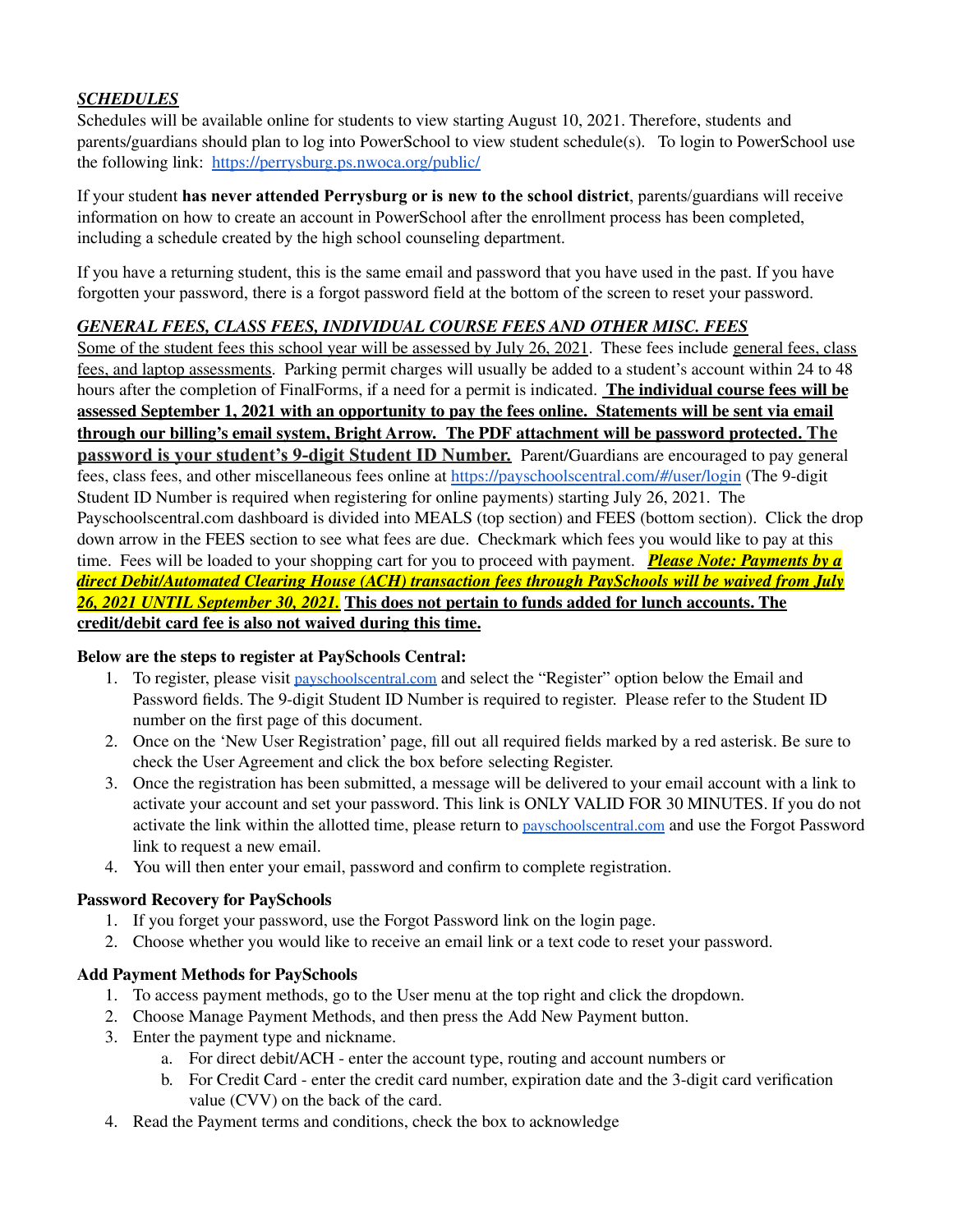### 5. Press submit to add the account.

For those that wish to pay school fees in person, please contact our cashier, Angie Adams, to schedule an appointment. She can be reached by email at [aadams@perrysburgschools.net](mailto:aadams@perrysburgschools.net) or by phone at 419-874-3181, ext 5008. Payment methods include Cash, Credit Card, and/or Check/Money Order. Checks and Money Orders should be payable to Perrysburg Schools. *Any student in FinalForms who plans on participating in a fall sport should be able to pay the athletic extracurricular fee with his or her school fees.* Please note the online payment site is more suited for a laptop, but the Payschool app is formatted for a mobile device.

Please note that certain school fees can be waived if your child is approved for the Free/Reduced Lunch Program. The form is available a[t](http://www.perrysburgschools.net/Downloads/Free%20or%20Reduced%20Meal%20application%202018-19.pdf) <https://www.perrysburgschools.net/Downloads/Perrysburg%20Schools%20-%20Application%20with%20Fee%20Waiver%20NSLP%202021-22.pdf>or paper copies may be obtained at Central Office located at 140 East Indiana Avenue, Perrysburg, OH or at the high school cafeteria. A new form MUST be completed every year. For questions regarding this program, please contact Lila Szozda at the Central Office at 419-874-9131, ext. 2138 or via email at lszozda@perrysburgschools.net. Students who meet the income guidelines for free and reduced-price meals are eligible to have their charges waived for general fee, class fee, course fees, and current laptop assessment. For further information, please refer to the informational guidelines available on the school district website at

<https://www.perrysburgschools.net/Downloads/Perrysburg%20Schools%20-%20Application%20with%20Fee%20Waiver%20NSLP%202021-22.pdf> or contact Lila Szozda directly.

### *2020-2021 YEARBOOK DISTRIBUTION, 2021-2022 YEARBOOK, & SENIOR RECOGNITION ADS*

Rising sophomores, juniors, and seniors may pick up their pre-ordered 2020-2021 yearbooks in the PHS gym lobby on Tuesday, August 10, 2021 from 9:00 a.m. - 5:00 p.m. Students must present a photo ID and provide their signature before receiving their pre-ordered book. A limited supply of extra copies of 2020-21 yearbooks are available for purchase for \$80 on a first-come, first-serve basis.

For students who would like to purchase a 2021-2022 yearbook, the yearbook may be purchased online at [www.jostens.com](http://www.jostens.com). The cost per yearbook is **\$75.00** through December 31 with the price increasing to \$80 on January 1. Jostens will handle your sale directly, which is the preferred method. You will receive an emailed receipt from the publisher. You may still purchase a yearbook at school with a check payable to Perrysburg Schools with the high school cashier's office once school begins.

Senior Recognition Ads for the yearbook are available for purchase. The PHS Yearbook staff sincerely hopes we can help families to honor graduating seniors in the Class of 2022. Last year's senior class recognized the importance of Senior Recognition Ads and filled our book with a record number of celebrations of student accomplishments and well wishes for future endeavors. The Senior Recognition Ads are something your student can hold onto forever. Please consider purchasing one. Thank you for your support of the PHS Yearbook. Please refer [t](http://www.perrysburgschools.net/Downloads/Senior%20Ad%20Letter%202018-2019.pdf)o the order form at [www.tinyurl.com/YBSrRecAd](http://www.tinyurl.com/YBSrRecAd) for further details. Early-bird prices end October 1.

# *INDIVIDUAL YEARBOOK PHOTOGRAPHS & STUDENT IDs*

Professional photographers from Lifetouch will be taking pictures of our Penta Career Center students, Grade 9 students, and any new high school student grades (10-12) at the Link Crew orientation days on August 17 and August 18. Current PHS students in (Grades 10-12) or any student that may have missed the Link Crew orientation days will be photographed on August 19 during the student lunches or during the morning study halls. The photos will be used for Student IDs. For grades 9-11, these photos are used in the PHS yearbook. Note: Student IDs are necessary for Penta Career Center students and other PHS students who plan to attend Athletic events and participate in Athletics. The ordering inform[at](http://www.perrysburgschools.net/Downloads/PHS%20Picture%20Day%20Information%202018-19.pdf)ion for the school pictures for freshmen, sophomores, and juniors may be found on the school district website at [http://www.perrysburgschools.net/Downloads/PHS%20School%20Picture%20Flyer%2021-2022.pdf](https://www.perrysburgschools.net/Downloads/PHS%20Fall%2021%20Picture%20Day%20Flyer.pdf) Or forms will be available at the high school office on August 16 for parents/guardians who wish to order school pictures.

# *SENIOR YEARBOOK PORTRAITS*

For senior yearbook portraits, please contact Prestige Portraits to schedule your FREE portrait. Schedule your session soon! They are located inside Levis Commons at 2110 Preston Parkway. Prestige's website is <https://local.prestigeportraits.com/oh/perrysburg/2110-preston-parkway.html> or call them at 419-872-7550. This is the ONLY way your senior portrait will make it into the yearbook. Please be aware that seniors are expected to dress appropriately in these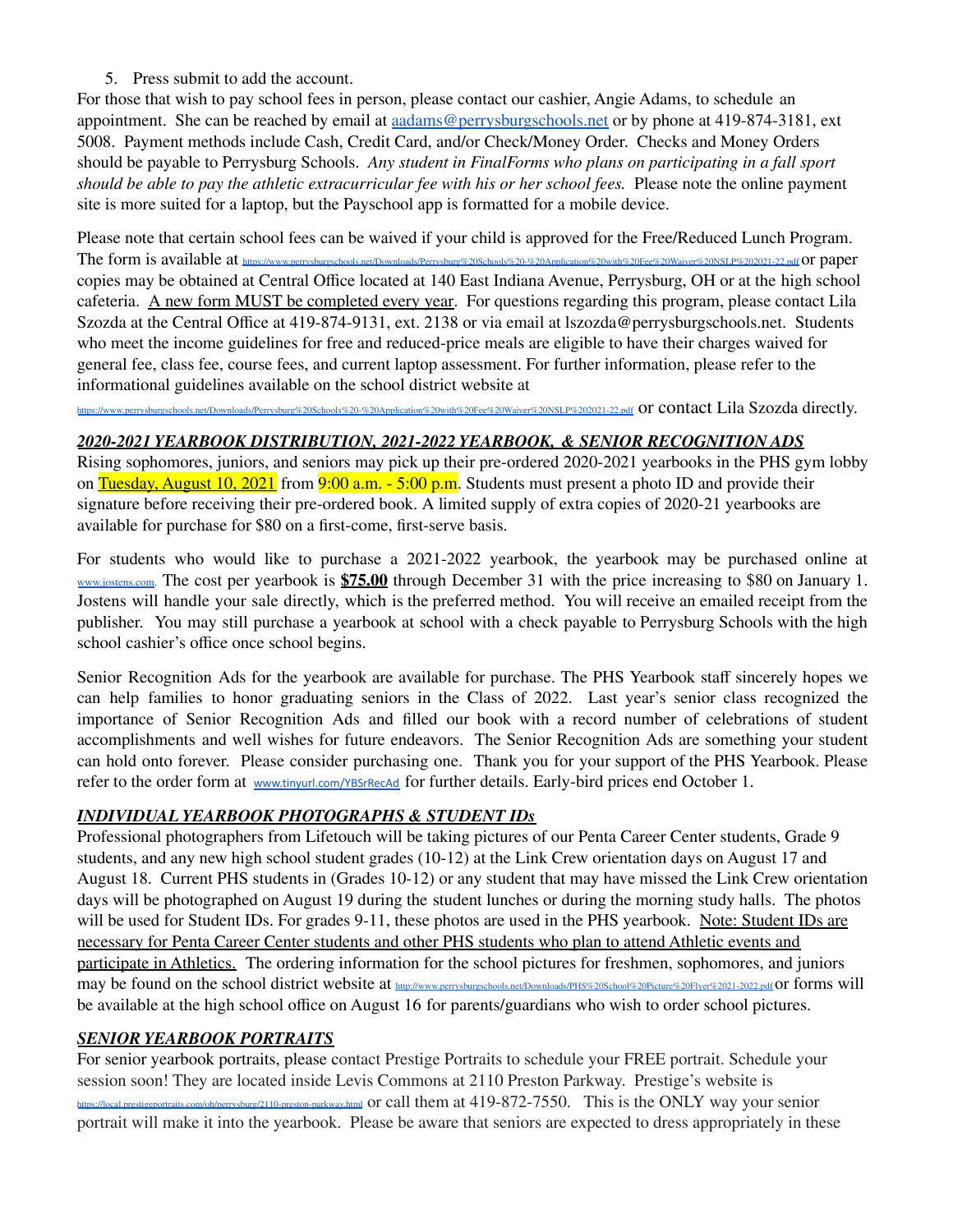portraits. This means collared shirts for the gentlemen and no spaghetti straps, halter tops, or strapless shirts for the ladies. Sleeveless shirts with wide straps are fine. Ladies have the option of wearing the black "draped" top available at Prestige Portraits for a more classic look. Also, neither facial piercings nor hats are acceptable.

### *EMERGENCY MEDICAL AUTHORIZATION AND PARENTAL CONSENT FORMS*

The high school is required to have updated emergency medical forms and parental consent forms on each student enrolled at the high school. This includes Penta Career Center students and students attending an alternate placement. These forms should be completed through FinalForms online prior to August 2, 2021.

#### *NAME ON DIPLOMA* **(SENIORS ONLY)**

Please note that for students who will be graduating this school year, we will be ordering diplomas with the name that appears on the student's birth certificate. For requests for the diploma to appear differently (i.e., no middle name or middle initial), please email Mrs. Horseman at [shorseman@perrysburgschools.net](mailto:shorseman@perrysburgschools.net) for a diploma name change form or by phone at 419-874-3181, extension 5187.

### *IMMUNIZATIONS*

For incoming seniors, Ohio state law requires that students must submit documentation of having had a meningococcal (serogroups A, C, W, Y) immunization that would have been given on or after their 16th birthday. Many students may have received one prior to age 16 years of age. However, they will need a second one to meet the requirement for this upcoming school year. This can be submitted to the high school nurse, Debbie Reddick. If you have any questions, please contact her by email at [dreddick@perrysburgschools.net](mailto:dreddick@perrysburgschools.net) or by phone at 419-874-3181, extension 5010.

If your high school student (9th through 12th graders) has received the Covid-19 vaccination and you have not yet submitted documentation of that immunization, please email a copy of their card to the school nurse or send in a copy when school starts.

#### *MEDICATIONS*

For students who require medication to be administered during the school day, please submit the medication use form to the school nurse, Debbie Reddick. It is located at <http://www.neola.com/perrysburg-oh/search/forms/fm5330F1.pdf> or printed copies of the form will be available at the high school office beginning August 9, 2021.

Any parent/guardian wishing to fill out an Over-The-Counter Medication form to allow designated staff to administer school stock Ibuprofen or Acetaminophen to your child as needed will need to complete page two of the medication forms. These completed forms will need to be returned to the school nurse.

### *PARKING PERMITS*

Please note that only students with Perrysburg High School parking permits will be allowed to park on school property. Cars without permits will be subject to fines and towing at the owner's expense. (Towing information is listed on the sign displayed in the lot.) Students parking without permits will be subject to school disciplinary consequences. Students who meet the criteria may apply for a parking permit through FinalForms. Carpooling is encouraged. After school jobs have NO impact on parking permits.

Note: A valid driver's license will be required by each student who has applied for a parking permit and must be presented when purchasing a parking permit. The parking permit fee is **\$25.00**. All students requesting to park at the high school during school hours **MUST have a parking permit visible PRIOR to parking**. The student/parent agreement form must be signed as well. Students should register for a parking permit through FinalForms, and the fee will be assessed to the student's account. The parking permits will be distributed the first few days of school to the students.

#### *SCHOOL SUPPLY LISTS*

The students will receive a list of supplies that may be needed for individual classes the first week of school. These lists will be provided by the individual teachers.